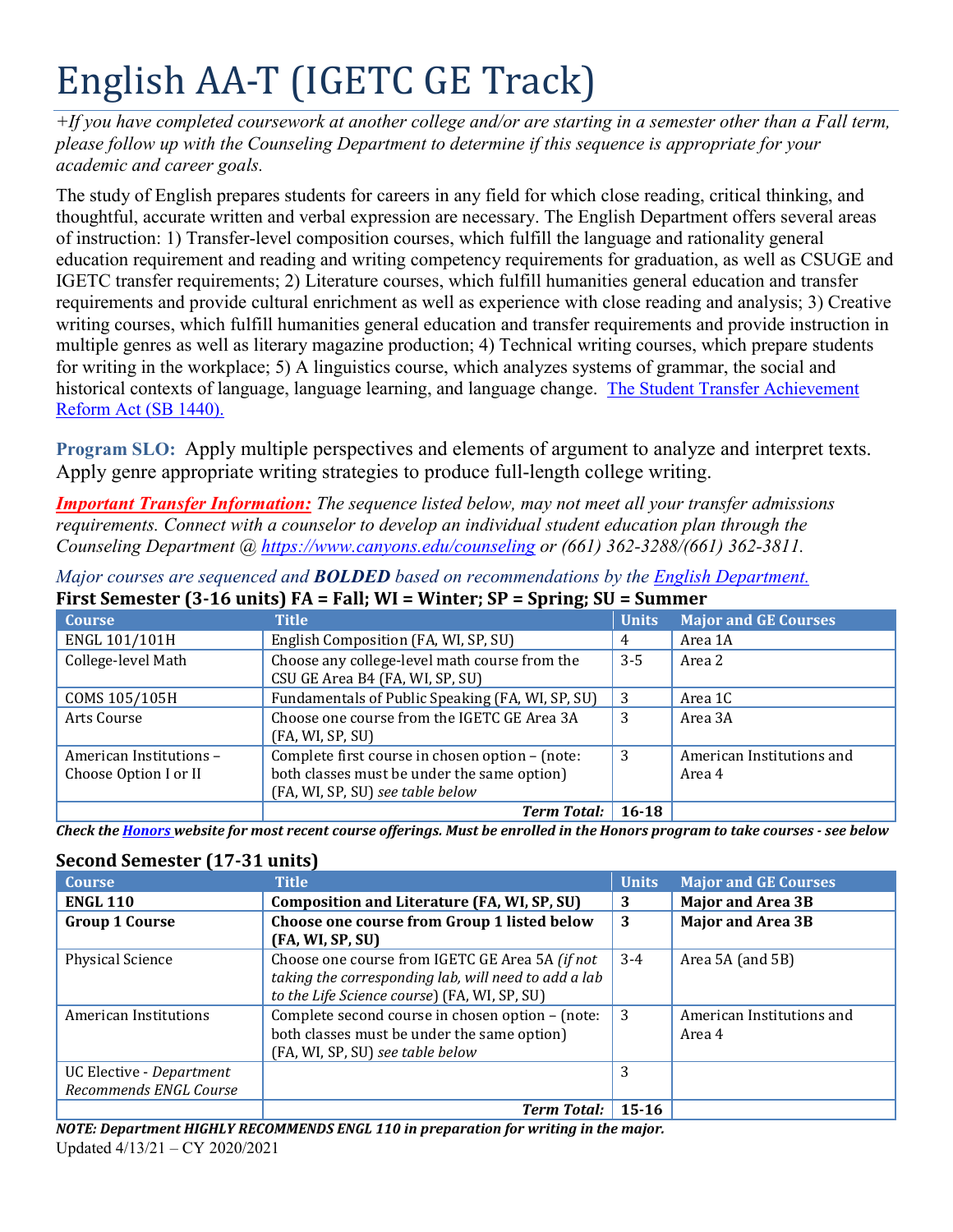### **Third Semester (32-46 units)**

| <b>Course</b>                | <b>Title</b>                                     | <b>Units</b> | <b>Major and GE Courses</b> |
|------------------------------|--------------------------------------------------|--------------|-----------------------------|
| *Critical Thinking -         | Choose one course from CSU GE A3 (FA, WI, SP,    | $3 - 4$      | <b>Major and Area 1B</b>    |
| <b>Department Recommends</b> | <b>SU)</b> - Department Recommends Critical      |              |                             |
| <b>ENGL 103/103H</b>         | Reading, Writing, and Thinking (FA, WI, SP, SU)  |              |                             |
| <b>Group 1 Course</b>        | Choose one course from Group 1 listed below      | 3            | Major                       |
|                              | (FA, WI, SP, SU)                                 |              |                             |
| <b>Group 2 Course</b>        | Choose one course from Group 2 listed below      | 3            | Major                       |
|                              | (FA, WI, SP, SU)                                 |              |                             |
| <b>Biological Science</b>    | Choose once course from IGETC GE Area 5B (if not | $3 - 4$      | Area 5B (and 5C)            |
|                              | taking the corresponding lab, will need to add a |              |                             |
|                              | lab to the Physical Science category)            |              |                             |
| Social Science               | Choose one course from IGETC GE Area 4           | 3            | Area 4                      |
|                              | (FA, WI, SP, SU)                                 |              |                             |
|                              | <b>Term Total:</b>                               | $15 - 17$    |                             |

 *\*NOTE: You may take ENGL 112 in place of ENGL 103, however, if you do so, you will need 3 additional units from Group 2.*

| <b>Fourth Semester (47-60 units)</b> |                                             |         |                                |  |
|--------------------------------------|---------------------------------------------|---------|--------------------------------|--|
| <b>Course</b>                        | <b>Title</b><br><b>Units</b>                |         | <b>Major and GE Courses</b>    |  |
| <b>Group 3 Course</b>                | Choose one course from Group 3 listed below | 3       | Major                          |  |
|                                      | (FA, WI, SP, SU)                            |         |                                |  |
| UC Elective - Department             | Choose any course that is UC transferable   | 3       | Elective                       |  |
| Recommends ENGL Course               | (FA, WI, SP, SU)                            |         |                                |  |
| UC Elective - Department             | Choose any course that is UC transferable   | 3       | Elective                       |  |
| Recommends ENGL Course               | (FA, WI, SP, SU)                            |         |                                |  |
| ++UC Elective (Consider a            | Choose any course that is UC transferable   | $3 - 5$ | Elective - Have you met the UC |  |
| Foreign Language if needed)          | (FA, WI, SP, SU)                            |         | Foreign Language               |  |
|                                      |                                             |         | Requirement?                   |  |
| <b>UC Elective</b>                   | Choose any course that is UC transferable   | $2+$    | Elective                       |  |
|                                      | (FA, WI, SP, SU)                            |         |                                |  |
|                                      | <b>Term Total:</b>                          | 14-16   |                                |  |

*++ Foreign Language is required as part of the IGETC transfer general education breadth. This is a UC requirement. Please see the Counseling Office for additional information.* 

#### **Total Units: 60+**

**American Institutions Requirement –** Select one of the options below and complete a total of 6 units

| <b>Option I</b>  | <b>One course from the following:</b> Economics 170/170H, History 111/111H, History 112/112H, |
|------------------|-----------------------------------------------------------------------------------------------|
|                  | History 120/120H, or History 130 AND Political Science 150/150H (FA, WI, SP, SU)              |
| <b>Option II</b> | History $111/111H$ AND History $112/112H$ (FA, WI, SP, SU)                                    |

#### **Group 1: Choose six units from the following:**

| <b>*ENGL 250</b> | British Literature I (FA, WI, SP, SU)   |   |
|------------------|-----------------------------------------|---|
| *ENGL 251        | British Literature II (FA, WI, SP, SU)  |   |
| <b>*ENGL 260</b> | American Literature I (FA, WI, SP, SU)  |   |
| *ENGL 261        | American Literature II (FA, WI, SP, SU) |   |
| **ENGL 273       | World Literature I (FA, WI, SP, SU)     |   |
| **ENGL 274       | World Literature II (FA, WI, SP, SU)    | 3 |
|                  |                                         |   |

**\*These courses are offered every alternating winter and summer intersession.**

 **\*\* These courses are offered on a rotational basis.**

#### **Group 2: Choose three units from the following:**

| <b>ENGL 105</b>   | <b>Introduction to Creative Writing (FA, SP)</b> |   |
|-------------------|--------------------------------------------------|---|
| <b>**ENGL 106</b> | <b>Creative Writing - Nonfiction (FA, SP)</b>    | 3 |
| **ENGL 108        | <b>Creative Writing - Poetry (FA, SP)</b>        |   |
| **ENGL 109        | <b>Creative Writing - Short Stories (FA, SP)</b> | 3 |
| <b>*ENGL 250</b>  | British Literature I (FA, WI, SP, SU)            | 3 |
| *ENGL 251         | British Literature II (FA, WI, SP, SU)           |   |

Updated 4/13/21 – CY 2020/2021